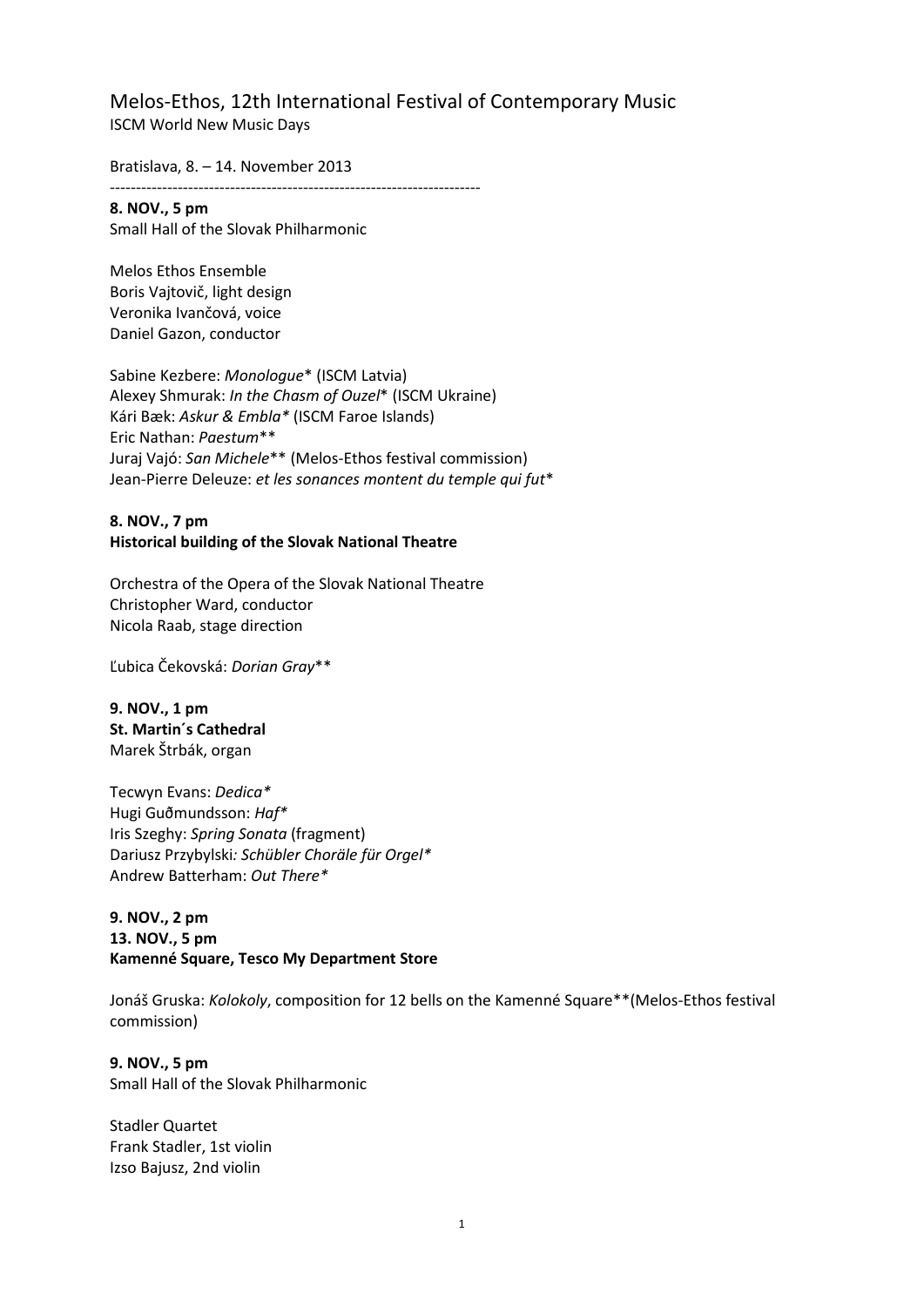Predrag Katanic, viola Florian Simma, violoncello

Jozef Malovec: *Tre bagatelli*  Luciano Berio: *Quartetto*  Luca Francesconi: *String Quartet No. 1*  György Kurtág : *Secreta in memoriam László Dobszay*  Jana Kmiťová: *String Quartet No. 3 "Steep bridges"* Luciano Berio: *Glosse*  György Kurtág : *Six moments musicaux op. 44* 

**9. NOV., 7.30 pm** Concert Hall of the Slovak Philharmonic

The Slovak Philharmonic Zsolt Nagy, conductor Camilla Hoitenga, flute

Jukka Tiensuu: *Vie*\* (ISCM Finland) Kaija Saariaho: *L´Aile du songe*\* Peter Kolman: *Three Essays for Orchestra*\*\* Roman Berger: *Transformácie*. *Four Compositions for Large Orchestra*

### **9. NOV., 9 pm Klarisky Concert Hall**

Jonáš Gruska, elektronics Kateryna Zavoloka, elektronics

Odrazy / Відображення\*\*(Melos-Ethos festival commission)

## **10. NOV., 10 am Hotel Falkensteiner**

Kaija Saariaho in discussion about her Success in Music and the role of music information centers in helping composers.

### **10. NOV., 10.30 am Mirbach Palace**

Concert of laureats of the 2013 Rajec Musical Spring International Competition

Tomáš Boroš: *Bausteine*  Víťazoslav Kubička: *Forrest Nymphs and Other Creatures* Jana Kmiťová: *Meadow Saffrons, With a Little Verse* (selection) Daniel Chudovský: *Idiosyncrasis I.* Michal Paľko: *13 Photos* Július Letňan: *Four Sketches for Two Flutes* František Kadera: *Fantasia and Fugue in F minor* Pavol Krška: *Concertino 2* Ján Zach: *Four Lyric Pieces* Miloš Betko: *Harmonised Lady*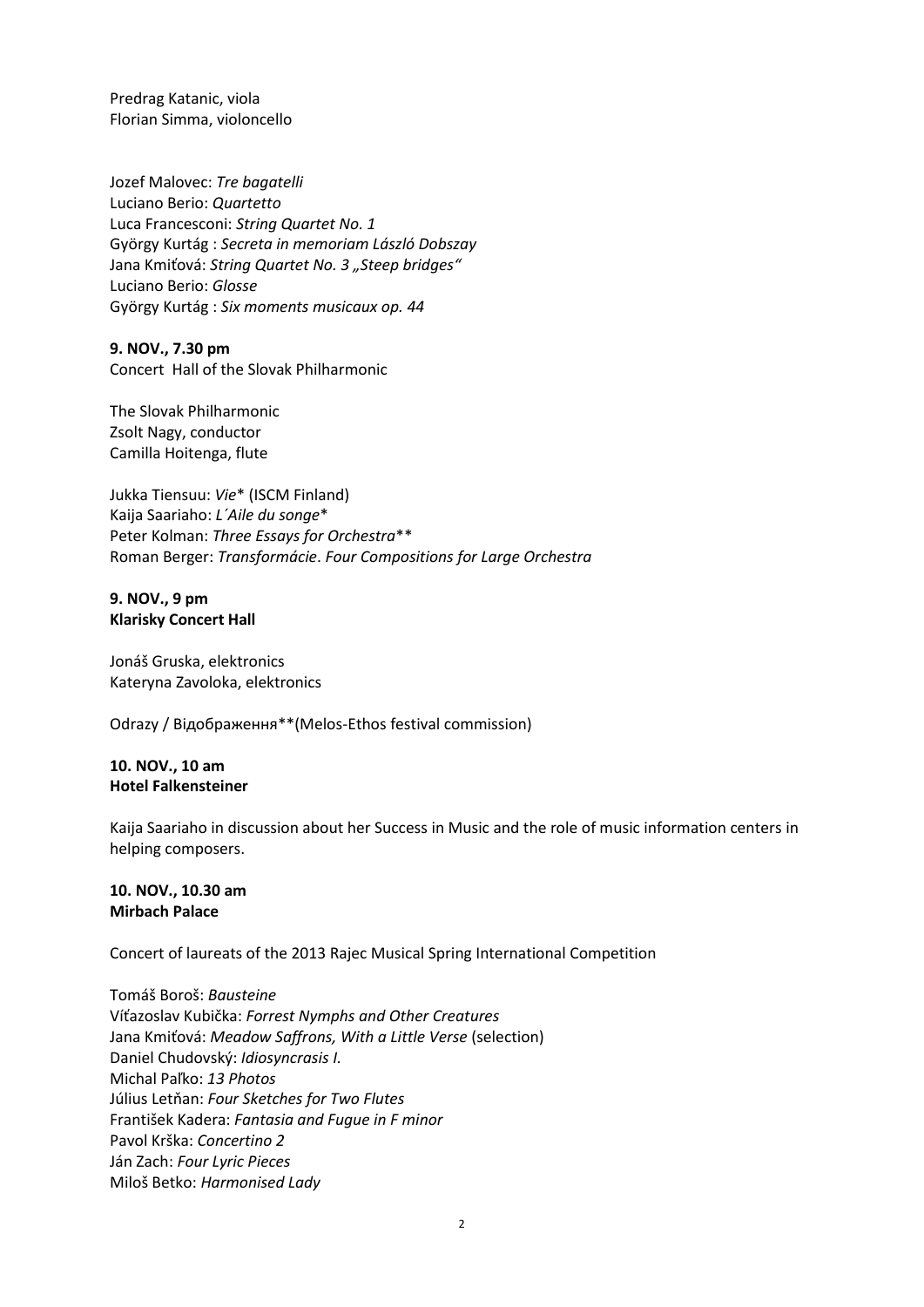**10. NOV., 1 pm**

Concert Hall of the Slovak Philharmonic

Monika Melcová, organ

Rhian Samuel: *Fel Blodeuyn*\* Richard Lane: *Reflection*\* Juraj Filas: *Fresco*\*

**10. NOV., 5 pm** Small Concert Strudio of the Slovak Radio

Quasars Ensemble

Ivan Buffa, conductor Eva Šušková, soprano Lionel Peintre, baritone Camilla Hoitenga, flute Jean-Baptiste Barrière, sound design

Kaija Saariaho:

 *Lichtbogen* for nine musicians and live electronics  *Tempest Songbook* for soprano, baritone and chamber ensemble\*  *Terrestre* for flute solo and and chamber ensemble\*  *Sombre* for voice and chamber ensemble\*

**10. NOV., 7.30 pm** Large Concert Studio of the Slovak Radio

Slovak Radio Symphony Orchestra Chungki Min, conductor Valentina Coladonato, soprano

Georgij Dorochov: *Deconstruction*\* (ISCM, individual submission) Andrej Slezák: *Pangaea*\*\* (Melos-Ethos festival commission) Unsuk Chin : *snagS & Snarls* for soprano and orchestra\* György Ligeti: *Atmosphères* Ivan Parík: *Music to a Ballet. Four Fragments for Large Orchestra*

**10. NOV., 10 pm** Chamber Studio of the Slovak Radio

Enikő Ginzery, cimbalom Monika Štreitová, flute András Fejér, trombone

Theo Brandmüller: Bilder der Nacht "Lass den Balkon geöffnet" \* (ISCM, individual submission) István Láng: ConcerDUOtante\* (ISCM Hungary) Belma Bešlić-Gál – Bernhard Gál: *Flut for flute and electronics*\* (ISCM Austria) Hans-Joachim Hespos: *Psallo Solo*\* (ISCM, individual submission) Jorge Calleja: *Tierra de Pantanos* \* (ISCM Mexico) Peter Kolman: *Molisation*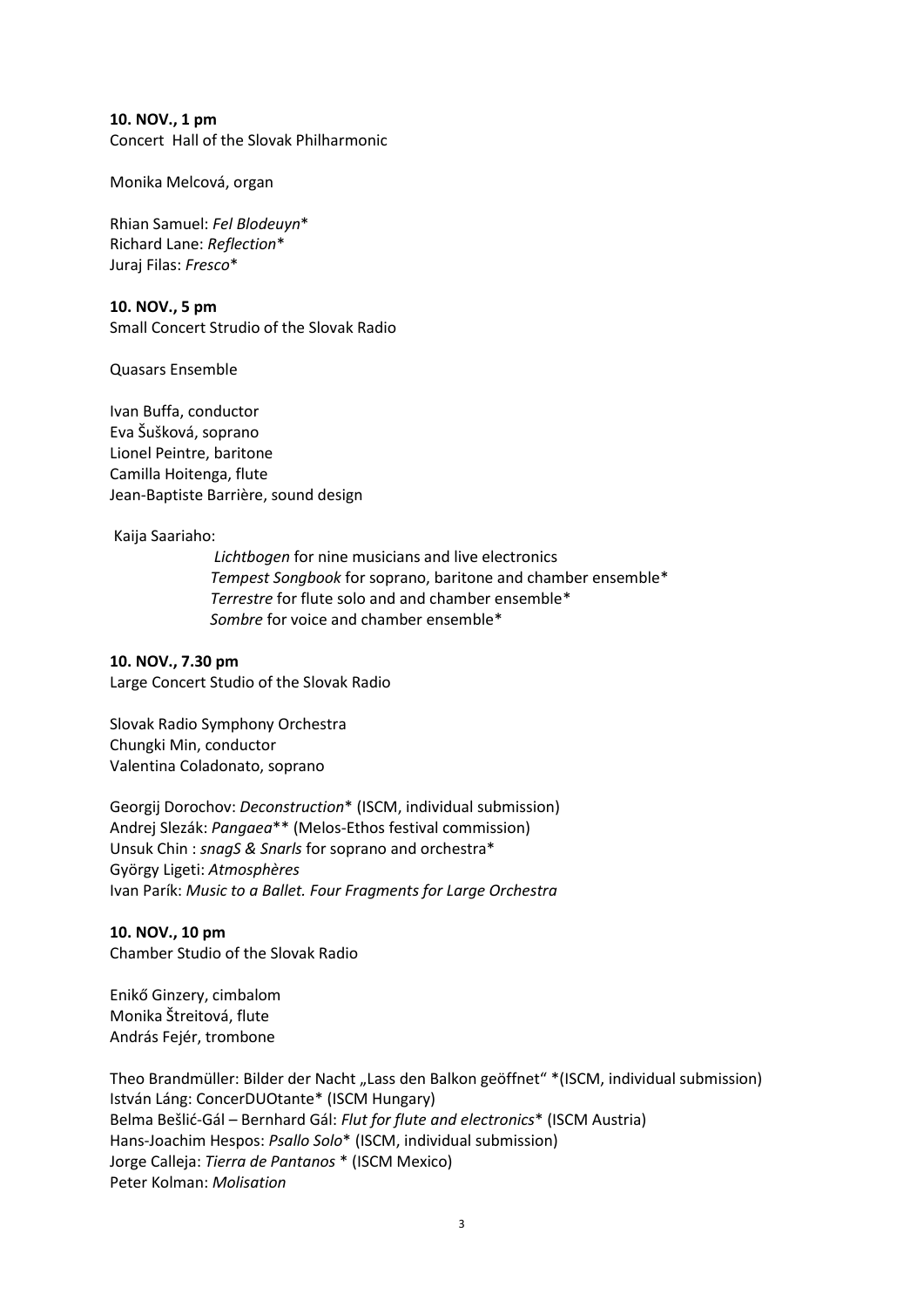Patrick Saint-Denis: *Trombe* for flute, electronics and video projection\*(ISCM Canada)

### **11. NOV., 1 pm Large Evangelical Lutheran Church**

Ján Vladimír Michalko, organ

Pēteris Vasks: *Te Deum\** Roman Berger : *Exodus I, Musica profana, Dies irae*  Roger Steptoe: *Sonatine III\**

**11. NOV., 7.30 pm** Small Concert Studio of the Slovak Radio

Orkiestra Muzyki Nowej Szymon Bywalec, conductor Agata Zubel, soprano Petra Noskaiová, mezzo-soprano Jozef Benci, bass

Agata Zubel: *Not I*\* Witołd Lutosławski: *Łańcuch I* for 14 instruments Cezary Duchnowski: *"I"*\* Lukáš Borzík: *you are not and you are* for mezzo-soprano and chamber ensemble\*\* (Melos-Ethos festival commission) Juraj Beneš: *Préférence pour 9 struments* Ilja Zeljenka : *Mutations*

#### **11. NOV., 10.30 pm A-4 – Space for contemporary culture**

INTERACTIVE ONLINE PERFORMANCE European Bridges Ensemble

Bratislava: Andrea Szigetvári Stewart Collinson Georg Hajdu Kai Niggemann

Vienna: Johannes Kretz Ádám Siska Ivana Ognjanović Mahdieh Bayat

Georg Hajdu: *MindTrip Reloaded*\* Kai Niggemann: *From the Distance There Is Harmony\** Ádám Siska: *2'45''\** Johannes Kretz: *Mining*\* Andrea Szigetvári – Stewart Collinson: *ShadowPlace* \* Ivana Ognjanović: *Lonesome Skyscraper\**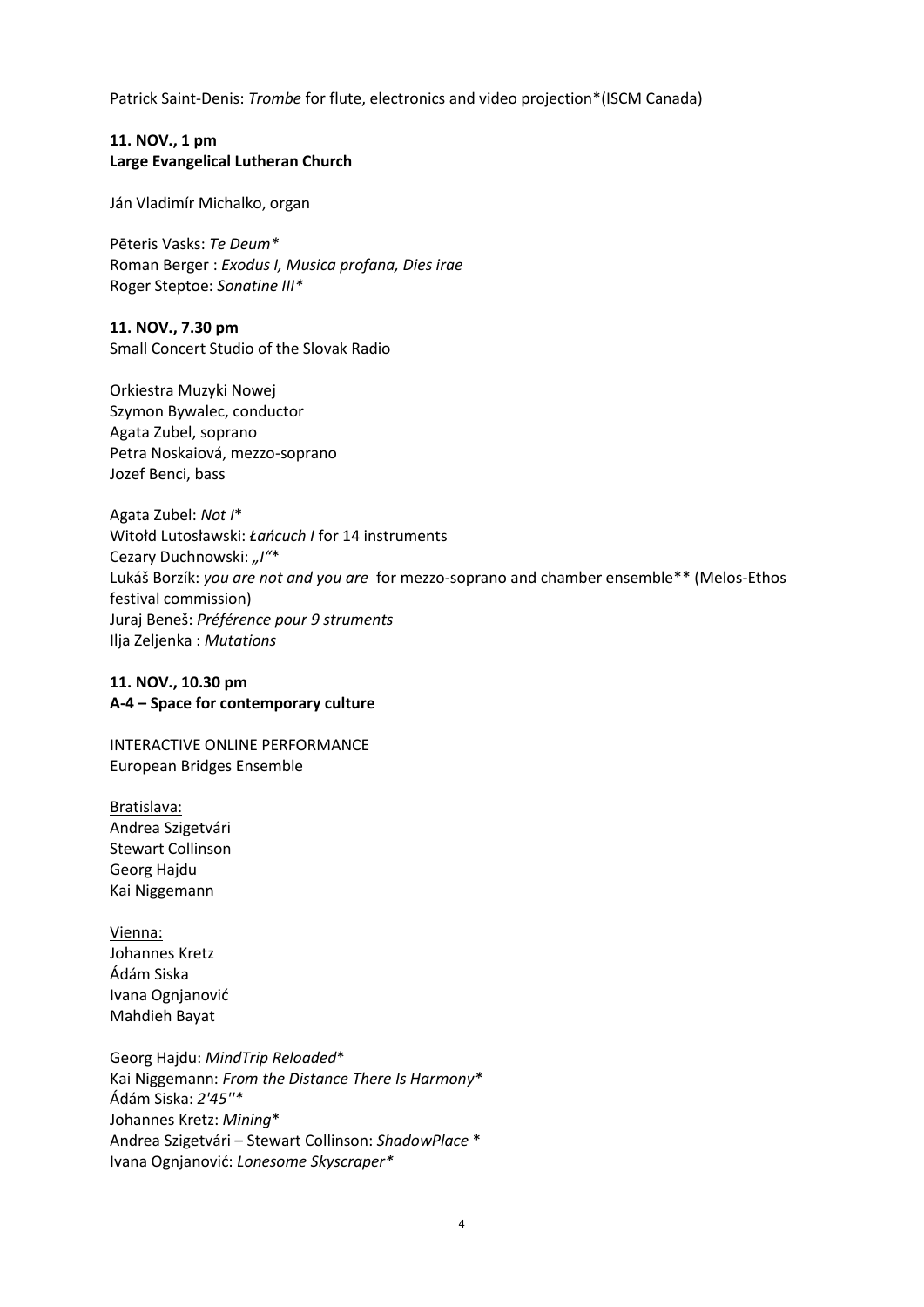**12. NOV., 7.30 pm** Dvorana Concert Hall

œnm . österreichisches ensemble für neue musik

Irmgard Messin, flute Theodor Burkali, clarinet Nora Skuta, piano Ivana Pristašová-Zaugg, violin Georges-Emmanuel Schneider, violin Jutas Jávorka, viola Peter Sigl,violoncello

Beat Furrer: *Presto*\* Branka Popović: *out of nowhere* \* (ISCM Serbia) Misato Mochizuki: *All That Is Including Me*\* Johannes Maria Staud: *Lagrein\** Nicolas Tzortzis: *Femme-tête-temps\** (ISCM, individual submission) Peter Zagar: *Song pre Emöke*\*\* Bernhard Gander: *Schlechtecharakterstücke*\*

#### **13. NOV., 7.30 pm A-4 Space for contemporary culture**

Agon Orchestra Petr Kofroň, conductor

Ivan Acher: *Typornamento 2012\** Peter Machajdík: *The Immanent Lines in Blue Deep\** Martin Burlas: *Amnesia\** Jan Jirucha: *Quartet for Ľudovít Fulla\** Petr Kofroň: *Transfiguration of Manfred for Two Ayes\** Marek Piaček: *From correspondence (From My Life)\** Petr Wajsar: *Minimini from the Albumblätter Cycle\**

# **14. NOV., 7.30 pm City Theatre of P. O. Hviezdoslav**

La Chambre aux échos, concept and realisation Secession orchestra Amin Maalouf, libretto Clément Mao-Takacs, musical direction Aleksi Barrière, stage direction Karen Vourc'h, soprano

Kaija Saariaho: *La Passion de Simone*\*\* (world premiere of the chamber version)